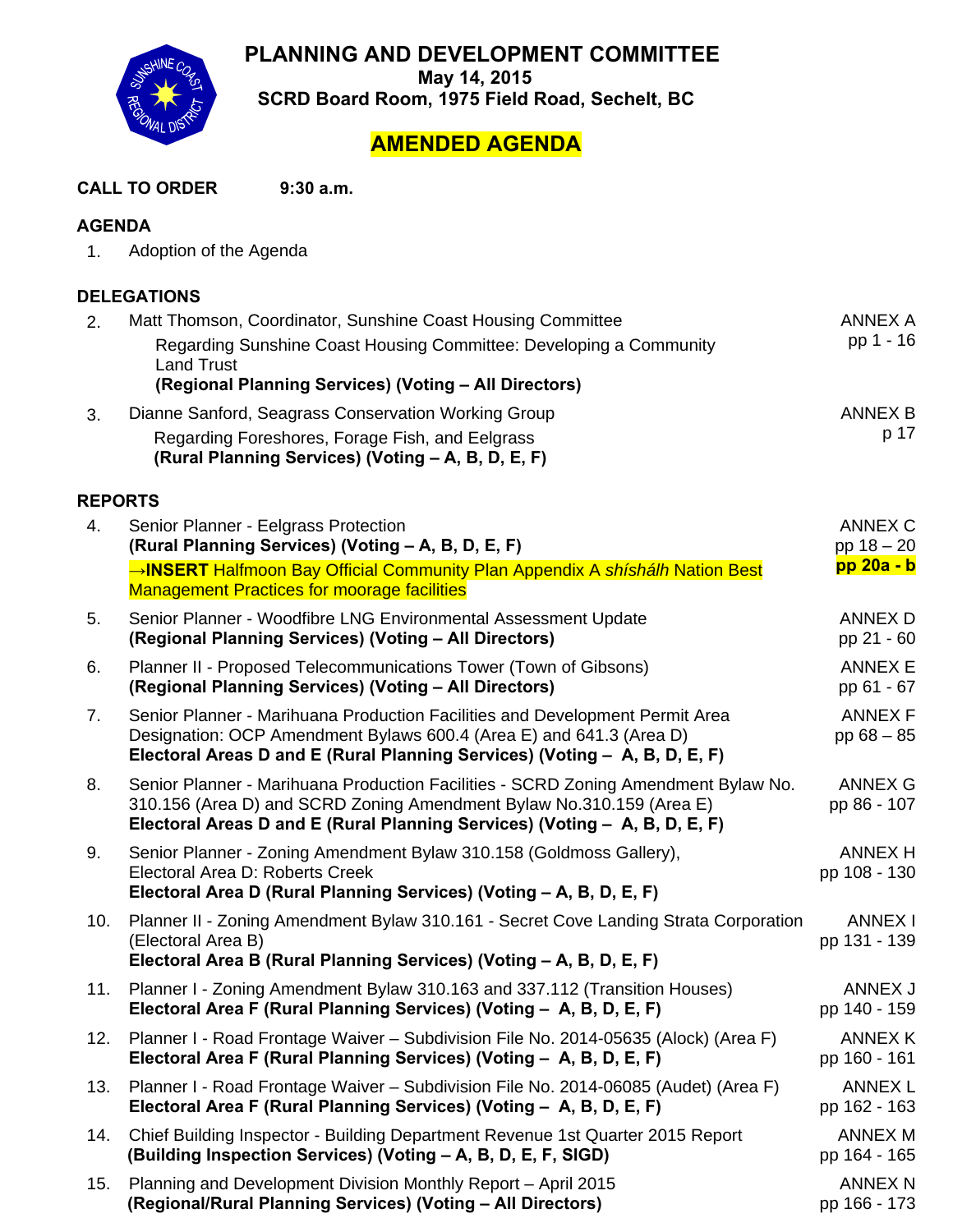| 16. | Heritage Protocol Advisory Committee Minutes of March 23, 2015<br>(Regional Planning Services) (Voting - All Directors)             | ANNEX O<br>pp 174 - 176        |
|-----|-------------------------------------------------------------------------------------------------------------------------------------|--------------------------------|
|     | →REPLACE Heritage Protocol Advisory Committee Minutes of March 23, 2015                                                             | pp 176                         |
|     | 17. Agricultural Advisory Committee Minutes of April 28, 2015<br>(Regional Planning Services) (Voting - All Directors)              | ANNEX P<br>pp 177 - 183        |
| 18. | Egmont/Pender Harbour (Area A) APC Minutes of April 29, 2015<br>Electoral Area A (Rural Planning Services) (Voting - A, B, D, E, F) | ANNEX Q<br>pp 184 - 185        |
| 19. | Halfmoon Bay (Area B) APC Minutes of April 28, 2015<br>Electoral Area B (Rural Planning Services) (Voting - A, B, D, E, F)          | ANNEX R<br>pp 186 - 188        |
| 20. | Roberts Creek (Area D) APC Minutes of April 27, 2015<br>Electoral Area D (Rural Planning Services) (Voting - A, B, D, E, F)         | ANNEX S<br>pp 189 - 191        |
| 21. | Elphinstone (Area E) APC Minutes of April 22, 2015<br>Electoral Area E (Rural Planning Services) (Voting - A, B, D, E, F)           | <b>ANNEX T</b><br>pp 192 - 196 |
|     | 22. West Howe Sound (Area F) APC Minutes of April 28, 2015<br>Electoral Area F (Rural Planning Services) (Voting - A, B, D, E, F)   | ANNEX U<br>pp 197 - 200        |
|     |                                                                                                                                     |                                |

#### **COMMUNICATIONS**

**MINUTES** 

| 23. | John Ranta, Chair, Thompson-Nicola Regional District, dated March 27, 2015<br>Regarding Biosolids Resolution Adopted by Thompson-Nicola Regional District.                                                                                                                               | ANNEX V<br>pp 201 -<br>202        |
|-----|------------------------------------------------------------------------------------------------------------------------------------------------------------------------------------------------------------------------------------------------------------------------------------------|-----------------------------------|
| 24. | The Honourable Lisa Raitt, P.C., M.P. Minister of Transport, dated April 7, 2015<br>Regarding Response to SCRD Letter, November 24, 2014 concerning LNG Tankers<br>in Howe Sound.                                                                                                        | ANNEX W<br>pp 203 -<br>208        |
| 25. | Peter Luckham, Chair, Islands Trust Council, dated April 10, 2015<br>Regarding Islands Trust Executive Committee Letter to Michael Davies, Senior<br>Director of Marine Development, Kinder Morgan Canada.                                                                               | <b>ANNEX X</b><br>pp 209 -<br>210 |
| 26. | Craig Sutherland, Assistant Deputy Minister, Coast Area, Ministry of Forests, Lands and<br>Natural Resource Operations, dated April 22, 2015<br>Regarding Letter to Halfmoon Bay Citizen's Association concerning an application<br>for private moorage in the vicinity of Middle Point. | ANNEX Y<br>pp 211 -<br>212        |
| 27. | Donna McMahon, Executive Director, Gibsons & District Chamber of Commerce<br>Regarding Gibsons & District Chamber of Commerce Economic Development Final<br>Report 2014/15.                                                                                                              | ANNEX Z<br>pp 213 -<br>218        |
| 28. | Matt Thomson, Coordinator, Sunshine Coast Housing Committee, dated May 7, 2015<br>Regarding Local Government Housing Workshop - May 29, 2015.                                                                                                                                            | ANNEX AA<br>pp 219                |

#### **IN CAMERA**

*THAT the public be excluded from attendance at the meeting in accordance with Section 90 (1) (k) of the Community Charter – "negotiations and related discussions respecting the proposed provision of a municipal service…"* 

*AND THAT the public be excluded from attendance at the meeting in accordance with Section 90 (2) (b) of the Community Charter - "the consideration of information received and held in confidence relating to negotiations between the municipality and a provincial government or the federal government or both, or between a provincial government or the federal government or both and a third party";* 

#### **ADJOURNMENT**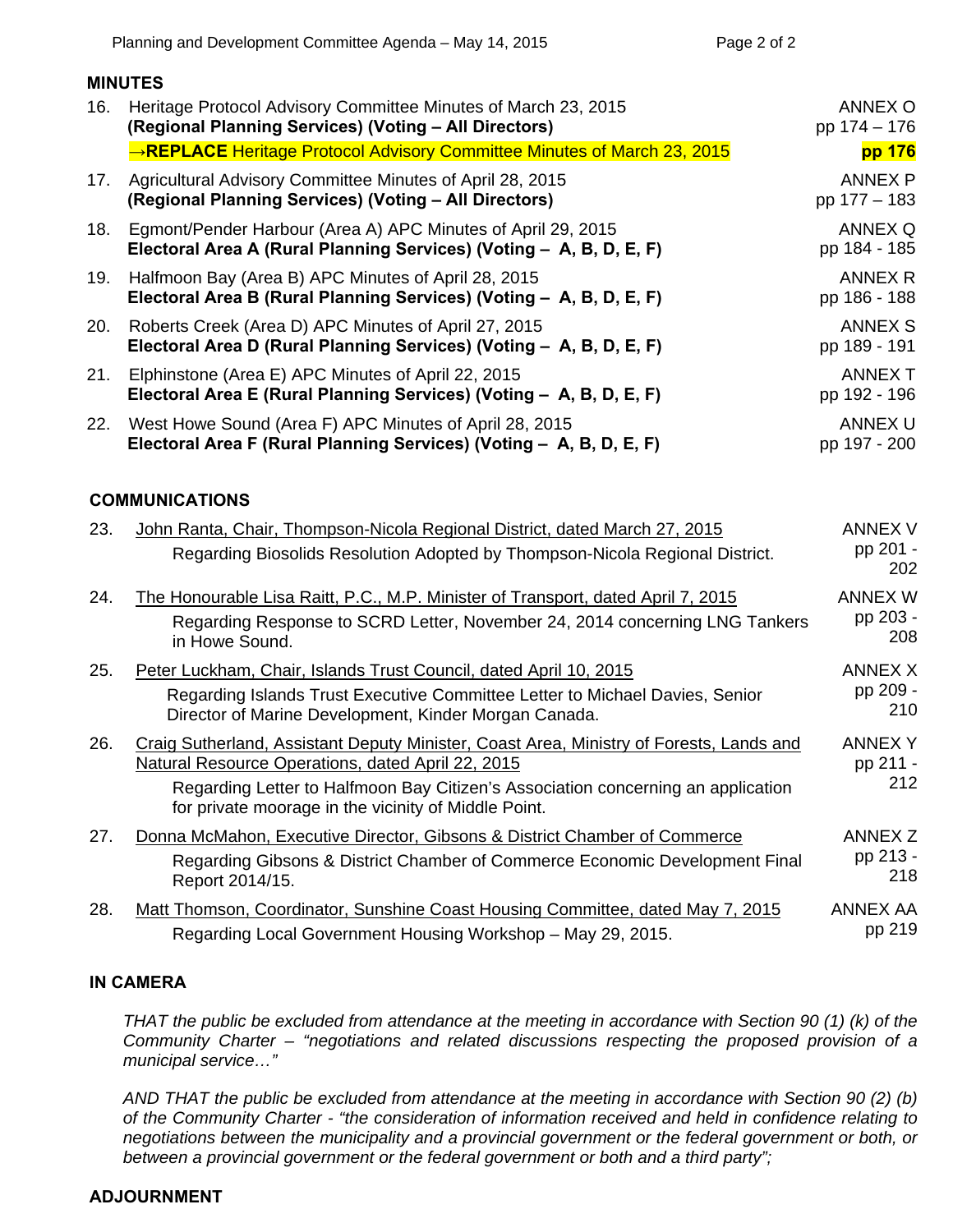# <span id="page-2-0"></span>**Appendix A**

*shíshálh* Nation Best Management Practices for moorage facilities

The *shíshálh* Nation has title and rights to the Halfmoon Bay area, and this title includes the foreshore. The *shíshálh* Nation also has various Aboriginal rights, such as the right to harvest shellfish, which requires access to a healthy marine environment. The Nation has emphasized their concerns regarding the impact of private moorages on their rights on numerous occasions and is opposed to the continued proliferation of docks within their territory. The *shíshálh*  Nation requires their Operational Best Management Practices (BMP) to be put in place for all private and group moorages. The *shíshálh* BMP for marine docks within the *shíshálh* Nation territory is a compilation of requirements from Fisheries and Oceans Canada and the Resource Management Department of the *shíshálh* Nation. The BMP's are intended to help minimize impacts to marine foreshore resources within the *shíshálh* Nation territory by promoting responsible and appropriate development.

- 1. Wherever possible proponents are encouraged to develop dock facilities that can facilitate numerous upland owners. In pursuing multi-owner/use facilities the footprint on the sub/inter tidal habitats is minimized. These types of facilities also help to alleviate potential cumulative impacts from high density individual dock infrastructures within the *shíshálh* Nation territory.
- 2. Access to sub/intertidal resources cannot be impeded or restricted from any dock/float structure within the *shíshálh* Nation territory. This is to ensure access for the harvest of marine resources for food, and for social and ceremonial purposes.
- 3. The *shíshálh* Nation requires assurance that no critical habitats such as eelgrass meadows will be impacted within the immediate vicinity of the proposed dock. Docks/floats must not to be installed over eelgrass, kelp fields, or salt marsh vegetation.
- 4. Eelgrass meadow protection is a high priority for the *shíshálh* Nation and if a meadow exists near the proposed structure the *shíshálh* Nation expects the proponent to identify and delineate the meadow, and provide a plan for the protection of the meadow. This includes the immediate area surrounding the new pilings and anchors.
- 5. The bottom of all floats must be a minimum of 1.0 m above the sea bed during the lowest water level or tide. Dock/float height above lowest water level will need to be increased if deep draft vessels are to be moored at the dock/float. The dock/float structure and the vessel to be moored at the structure are not to come to rest on the intertidal sea bed during the lowest tide or lowest water period of the year.
- 6. Access ramps or walkways should be a minimum of 1.0 metre above the highest high water mark of the tide and a maximum width of 1.5 metres.
- 7. Docks/floats are to be constructed to allow light penetration under the structure. North/South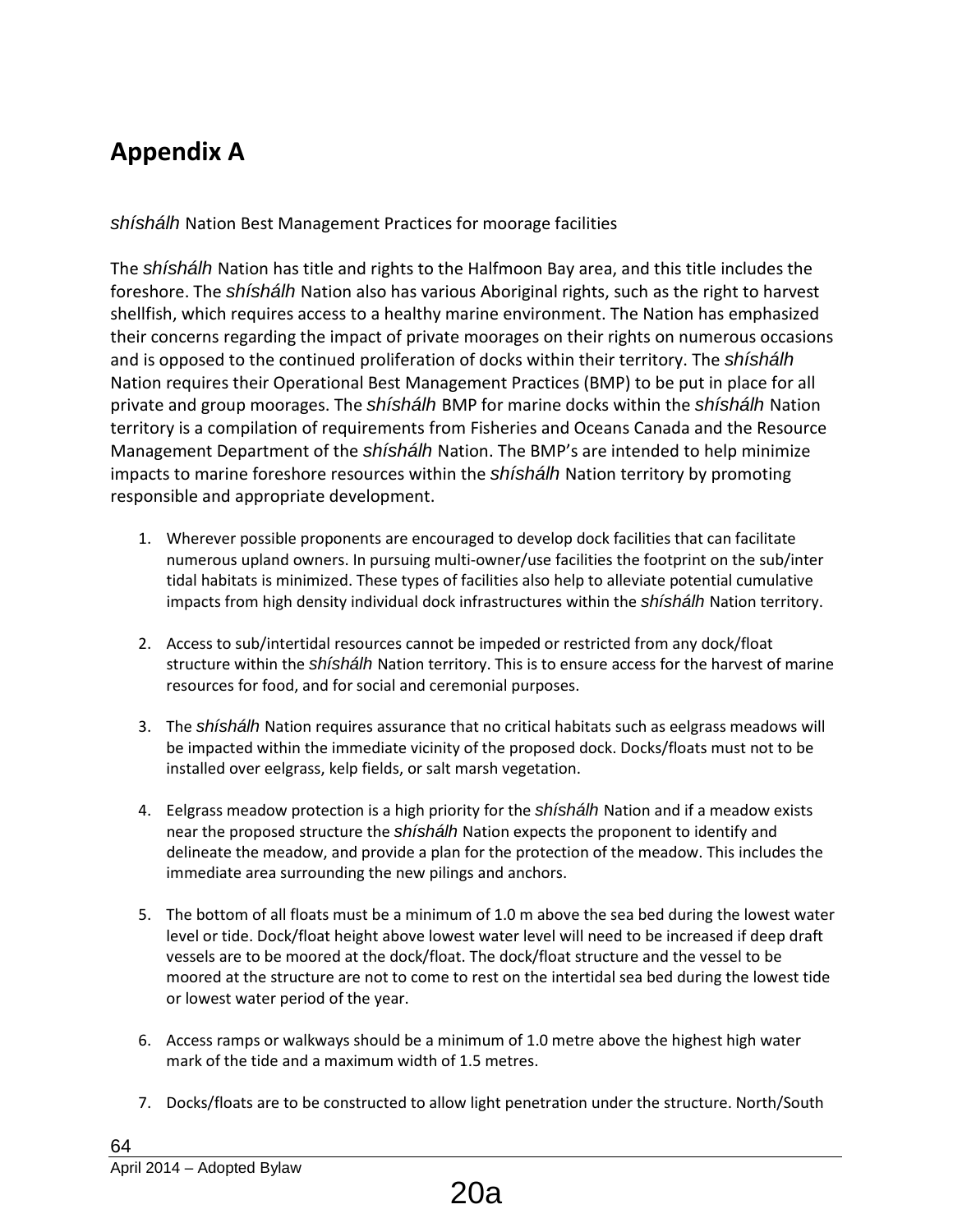dock alignments are encouraged whenever possible to allow light penetration.

- 8. Light penetration is important and can be facilitated by spacing the decking surface of the dock and minimizing the width of the structure.
- 9. Grating incorporated into ramps, walkways, or floats will increase light and reduce shading of the bottom. When grating is impractical, deck planking measuring 15-cm (6in) and spaced at least 2.5-cm (1 in) should be used to allow light penetration.
- 10. Concrete, steel, treated, or recycled timber piles are acceptable although the *shíshálh* Nation prefers to support steel. Detailed information on treated wood options can be obtained on-line from the Fisheries and Oceans Canada website (*Guidelines to Protect Fish and Fish Habitat from Treated Wood Used in the Aquatic Environment in the Pacific Region*).
- 11. Construction must never include the use of native beach materials (boulders, cobble, gravel, sand, logs).
- 12. Access to the beach for construction purposes is to be from the adjacent upland property wherever possible. Use of heavy equipment required to work on the beach or access is required along the beach requires advice of a Professional Biologist and DFO to ensure that fish habitat, including riparian, intertidal salt marsh, or in-water vegetation, is not adversely affected during construction. Access or construction along beach front also requires notification sent to the *shíshálh* Nation and its Rights and Title Department in order to ensure cultural sites are not impacted or disturbed.
- 13. Filling, dredging, or blasting below the High Water Mark is not supported by the *shíshálh*  Nation. Un-authorized filling, dredging and blasting noted by the *shíshálh* Nation will be reported to Fisheries Enforcement Officers immediately.
- 14. Works along the upland/water interface must be conducted when the site is not wetted by the tide. All work is to be conducted in a manner that does not result in the deposit of toxic or deleterious substances (sediment, un-cured concrete, fuel, lubricants, paints, stains) into waters frequented by fish. This includes refueling of machinery and washing of buckets and hand tools. These activities may result in the Harmful Alteration, Disruption or Destruction (HADD) of fish habitat and will be reported to Fisheries Enforcement.
- 15. The *shíshálh* Nation supports the DFO works window for marine foreshore. Construction activities should take place between June 1 and February 15 of any calendar year.
- 16. Terrestrial riparian vegetation and intertidal salt marsh must not be harmfully affected by access or construction. The *shíshálh* Nation encourages proponents to seek the advice of a Professional Biologist if vegetation will be affected in any way by your proposed works.
- 17. The upland design of the dock including anchor points should not disturb the riparian area except at the immediate footprint. An effort should be made to maximize riparian cover adjacent to the dock helping reduce erosion and exposure to the foreshore.